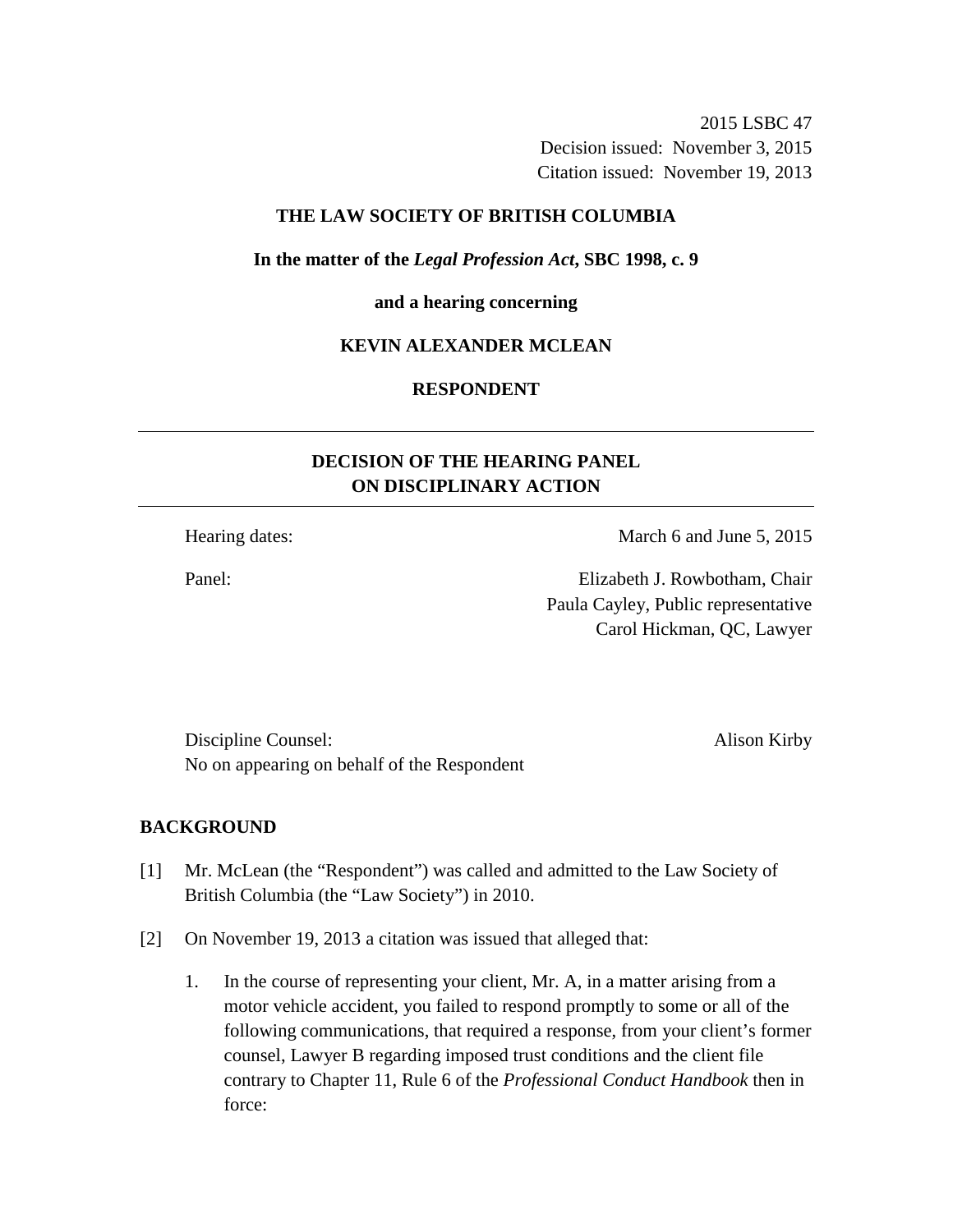- (a) letters dated August 8, 2012, August 29, 2012, October 3, 2012, and November 19, 2012; and
- (b) telephone messages left on December 6, 2012, December 7, 2012 and December 10, 2012.

This conduct constitutes professional misconduct, pursuant to section 38(4) of the *Legal Profession Act.*

- [3] On January 12, 2015, this Panel issued its decision on Facts and Determination (the "F & D Decision"), 2015 LSBC 01. We found that the conduct of the Respondent constituted professional misconduct.
- [4] As mentioned below, the Respondent is involved in civil litigation with the Law Society and has raised a constitutional question that has the potential to engage the Attorney General of British Columbia in the civil proceedings. Some of the letters referred to below include the Attorney General of British Columbia as an addressee.
- [5] The Chair of this Panel is a lawyer with the Ministry of Justice and Attorney General. At both the March 6 hearing and the June 5 hearing, the Chair disclosed this fact, which is a matter of public knowledge, and advised that she has no involvement or access to any file the Ministry of Justice and Attorney General may have regarding the litigation between the Respondent and the Law Society and any constitutional question that may be raised. Counsel for the Law Society had no objections. The Respondent did not attend the hearing.

### **DECISION TO PROCEED IN THE ABSENCE OF THE RESPONDENT**

#### **March 6, 2015 hearing on Disciplinary action**

- [6] As set out in the F  $\&$  D Decision, on July 28, 2014 and via email, the Respondent advised the Law Society that he had been hit by a cyclist and would be kept overnight in the hospital. In that email, the Respondent stated that he would "send the supporting documentation as to why I will not be able to attend tomorrow."
- [7] The Respondent failed to attend the July 29, 2014 hearing on facts and determination.
- [8] On July 29, 2014, the Panel decided to adjourn the hearing of this matter to September 24, 2014. The September 24, 2014 date was made peremptory on the Respondent. The Panel also ordered the Respondent to deliver to the Law Society,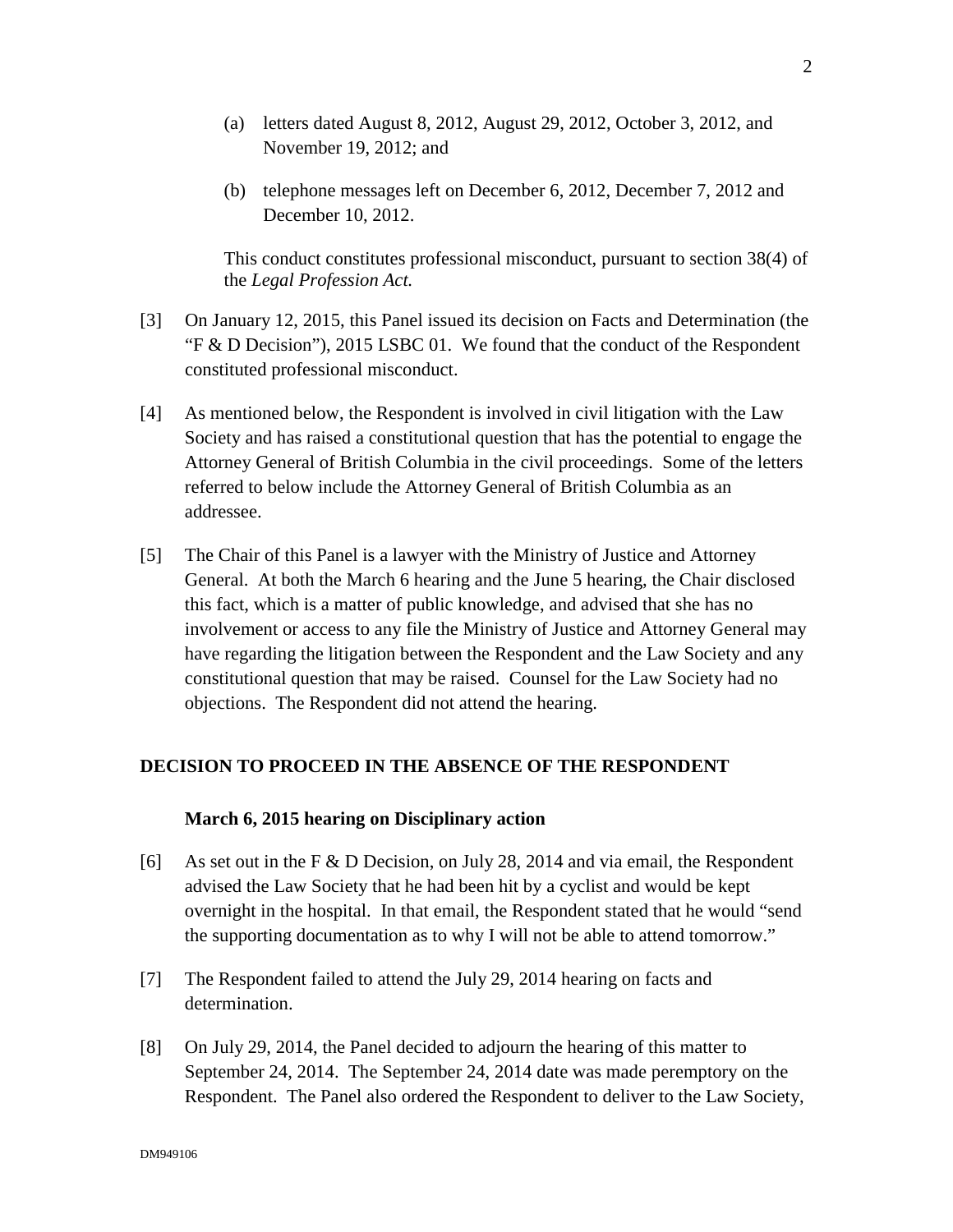by August 22, 2014, supporting documentation as to why he was unable to attend the hearing on July 29, 2014, including confirmation of his medical condition and admission to the hospital on July 28, 2014.

- [9] This Panel reconvened on September 24, 2014. The Respondent did not appear. The Respondent had not complied with the Panel's July 29, 2014 order to provide documentation regarding his medical condition and admission to the hospital on July 28, 2014. This Panel proceeded with the hearing on Facts and Determination on September 24, 2014 and issued its written decision on January 12, 2015.
- [10] On January 2, 2015, and in the context of litigation the Respondent has commenced against the Law Society, the Respondent wrote to, among others, the Minister of Justice and Attorney General of British Columbia and the Deputy Attorney General, Ministry of Justice. In that letter the Respondent stated that his father was ill and that he will not be available to attend any hearing or discovery if it is set over the next month.
- [11] On January 20, 2015, as the Respondent had not paid his annual fees, the Executive Director directed under Rule  $4-4.2(4)$ <sup>1</sup> that the Respondent was to continue as a member not in good standing and not permitted to practise law.
- [12] On January 23, 2015, and in the context of litigation the Respondent has commenced against the Law Society, the Respondent wrote a further letter to, among others, the Minister of Justice and Attorney General of British Columbia and the Deputy Attorney General, Ministry of Justice. In that letter the Respondent stated that his father was ill and that he "will not be available for any discoveries, hearings, LSBC correspondence et al but for the hearing of the constitutional question [in the civil action between the Respondent and the Law Society]."
- [13] By fax transmittal dated February 10, 2015, the Respondent sent a document entitled "Notice of Review for Decision 2015 LSBC 01 (The "Impugned Decision")."<sup>2</sup> 2015 LSBC 01 is the F & D Decision of this Panel. This Panel has no knowledge or information of the status of Notice to Review and makes no further comments on the Notice to Review.
- [14] By fax and hand delivery on February 13, 2015, the Respondent delivered a letter to the Law Society advising that he will be continuing to attend his father "for the next several months (or more)" and that he would inform the Law Society when he was in a position to tender submissions for the Notice of Review.

<sup>&</sup>lt;sup>1</sup> The Law Society Rules in effect at the time; the current rule is 4-6(4).

<sup>2</sup> Exhibit 12, Affidavit #4, K. Shaben.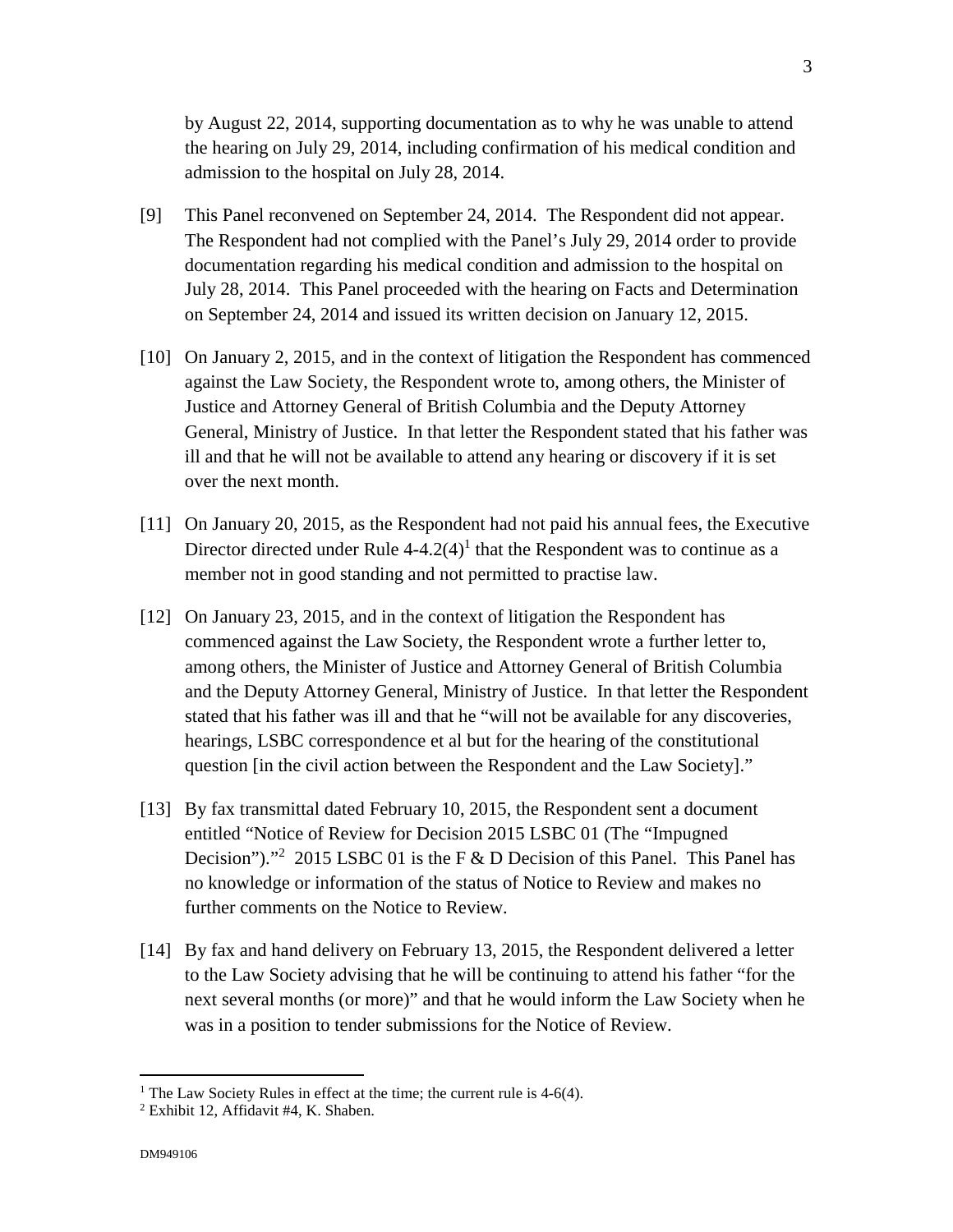- [15] Also on February 13, 2015 the Hearing Administrator advised the Respondent of the hearing date and time of the hearing on disciplinary action by mailing the Notice of Hearing to him at his last known business, residential and electronic addresses.<sup>3</sup>
- [16] On February 21, 2015, the Respondent wrote to the Law Society regarding correspondence he had received from the Law Society about the Notice of Review. The Respondent stated that he had made it "quite clear" to the Law Society that he was taking substantial time away to assist his father and "there is no need to mail me while I am away."
- [17] On February 25, 2015, discipline counsel wrote to the Respondent reminding the Respondent of the hearing date for the hearing on disciplinary action and the possibility that the Hearing Panel may proceed with the hearing in the Respondent's absence; she also advised the Respondent that the Law Society would be recommending a fine of \$10,000 and costs in the amount of \$15,860. In addition, in that letter discipline counsel acknowledged the Respondent's letters of February 13, 2015 and advised the Respondent that, if he wished to apply for an adjournment of the March 6, 2015 hearing on disciplinary action he could do so.<sup>4</sup>
- [18] On March 4, 2015, the Respondent wrote the Law Society in relation to the civil litigation between the Respondent and the Law Society. The purpose of that letter was to demand that certain particulars relating to the litigation between the Respondent and the Law Society be provided to the Respondent by March 14, 2015.
- [19] The Respondent did not appear at the hearing on disciplinary action on March 6, 2015.
- [20] The Panel allowed additional time for the Respondent to appear. He did not do so.
- [21] Rule 10-1 in effect at the time provided in part as follows regarding service:

### **Service and notice**

- **10-1**(1) A lawyer, former lawyer, articled student or applicant may be served with a notice or other document personally, by leaving it at his or her place of business or by sending it by
	- (a) registered mail, ordinary mail or courier to his or her last known business or residential address,

...

<sup>&</sup>lt;sup>3</sup> Exhibit 11, Affidavit of Service of M. Robertson.

<sup>4</sup> Exhibit 12, Affidavit # 4, K. Shaben.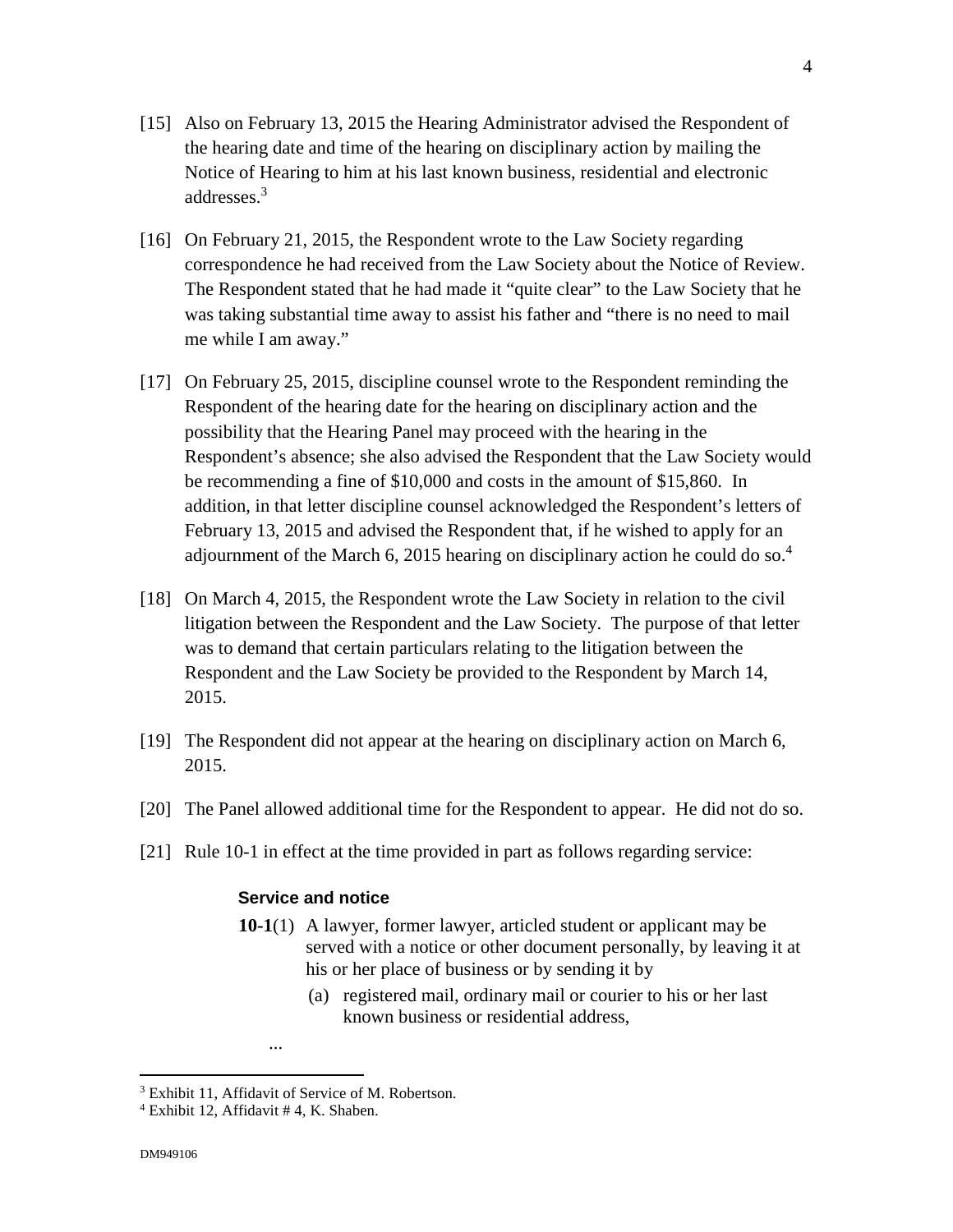- (c) electronic mail to his or her last known electronic mail address, or
- (d) any of the means referred to in paragraphs (a) to (c) to the place of business of his or her counsel or personal representative or to an address given to discipline counsel by a respondent for delivery of documents relating to a citation.
- (3) A document sent by ordinary mail is deemed to be served 7 days after it is sent.
- ...

...

- (3.2) A document sent by electronic facsimile or electronic mail is deemed to be served on the next business day after it is sent.
	- (4) Any person may be notified of any matter by ordinary mail, electronic facsimile or electronic mail to the person's last known address.
- [22] Section 42(2) of the *Legal Profession Act* ("the Act") states that a panel may proceed, in the absence of a respondent, if the panel is satisfied that the respondent has been served with notice of the hearing.
- [23] The Panel exercised its discretion under section 42(2) of the Act and decided to proceed in the Respondent's absence. The Panel found that the Respondent had been properly served, had notice of this hearing on disciplinary action, and had been advised of the rules governing adjournment.
- [24] As mentioned, discipline counsel was seeking a fine and costs for the Respondent's professional misconduct as found by this Panel in the F & D Decision.
- [25] However, in the course of hearing submissions from discipline counsel, this Panel asked if counsel had considered disciplinary action based on ungovernability pursuant to Rule 4-35(5) and  $(6)^5$ . The Panel adjourned the hearing to provide counsel with an opportunity to consider whether it wished to make submissions on that issue.

### **June 5 2015 hearing continuation on disciplinary action**

[26] On March 19, 20, 2015, the Law Society sent a letter to the Respondent advising him that the hearing on disciplinary action would continue on June 5, 2015. The letter was sent to the Respondent at his last known physical addresses.<sup>6</sup> The letter

 $<sup>5</sup>$  The current rule is 4-44(6) and (7).</sup>

<sup>6</sup> Exhibit 16, Affidavit #4, M. Robertson.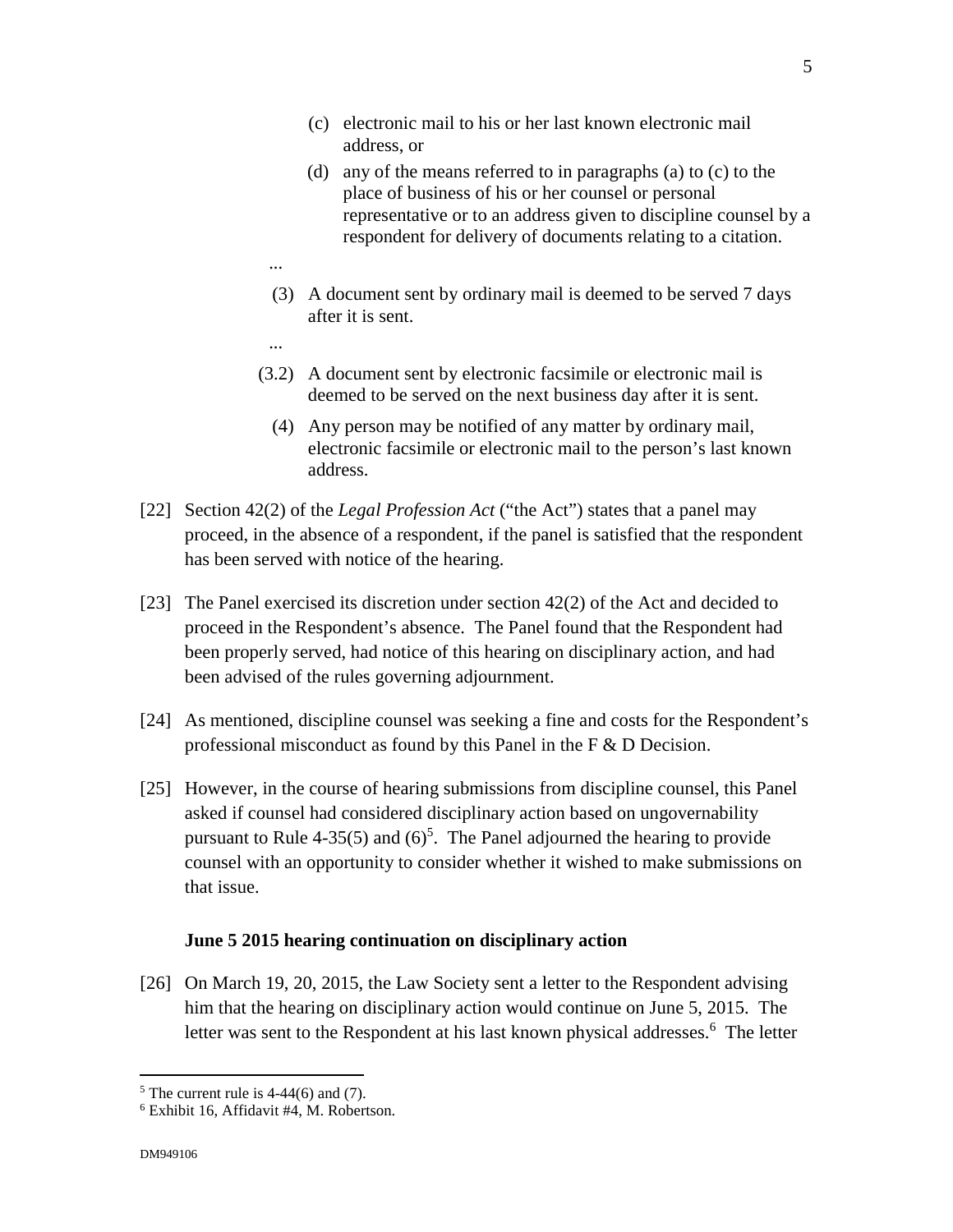also advised the Respondent that he could apply under Rule  $4-29(5)^7$  for an adjournment.

- [27] On March 20, 2015, discipline counsel wrote to the Respondent at his last known addresses and facsimile number. Discipline counsel confirmed June 5, 2015 as the date set for continuation of the hearing on disciplinary action, informed the Respondent that ungovernability may be raised as an issue, and reminded the Respondent that, if he failed to appear at the hearing, the Hearing Panel may proceed in the Respondent's absence.<sup>8</sup>
- [28] On April 10, 2015 and pursuant to Rule  $4-4.2(7)$ ,<sup>9</sup> the Executive Director of the Law Society rescinded his direction of January 20, 2015. The effect of that direction had been that the Respondent continued to be a member of the Law Society but one not in good standing and not permitted to engage in the practice of law. As a result of the rescission of the direction, the Respondent ceased to be a member of the Law Society on April 10, 2015.
- [29] On May 15, 2015 discipline counsel wrote to the Respondent enclosing her further submissions and authorities. She also reminded the Respondent that the disciplinary action hearing was scheduled to continue on Friday, June 5, 2015 and that, if the Respondent failed to appear, the Hearing Panel may proceed in his absence. This letter was couriered to the Respondent's last known home address and mailed to his last known business address.10
- [30] On May 28, 2015, during the lunch recess of a hearing in the civil litigation between the Respondent and the Law Society, a similar letter was hand delivered to the Respondent. $^{11}$
- [31] By letter dated June 3, 2015, (which appears to have been received by the Law Society by facsimile the morning of June 4, 2015) the Respondent wrote to the Law Society advising that he had been served with a volume of materials regarding a citation. The Respondent advised that he intended to appear to speak to the matter but that his father's illness had taken a turn for the worse and that he intended to spend time with  $him.<sup>12</sup>$

 $\overline{a}$ 

<sup>&</sup>lt;sup>7</sup> The current rule is  $4-40(5)$ .

<sup>8</sup> Exhibit 19, Affidavit #3, C. Gejdos.

<sup>&</sup>lt;sup>9</sup> The current rule is  $4-6(7)$ .

<sup>&</sup>lt;sup>10</sup> Exhibit 19, Affidavit #3, C. Gejdos.

<sup>&</sup>lt;sup>11</sup> Exhibit 18, Affidavit of Service, May 28, 2015.

<sup>12</sup> Exhibit 19, Affidavit #3, C. Gejdos.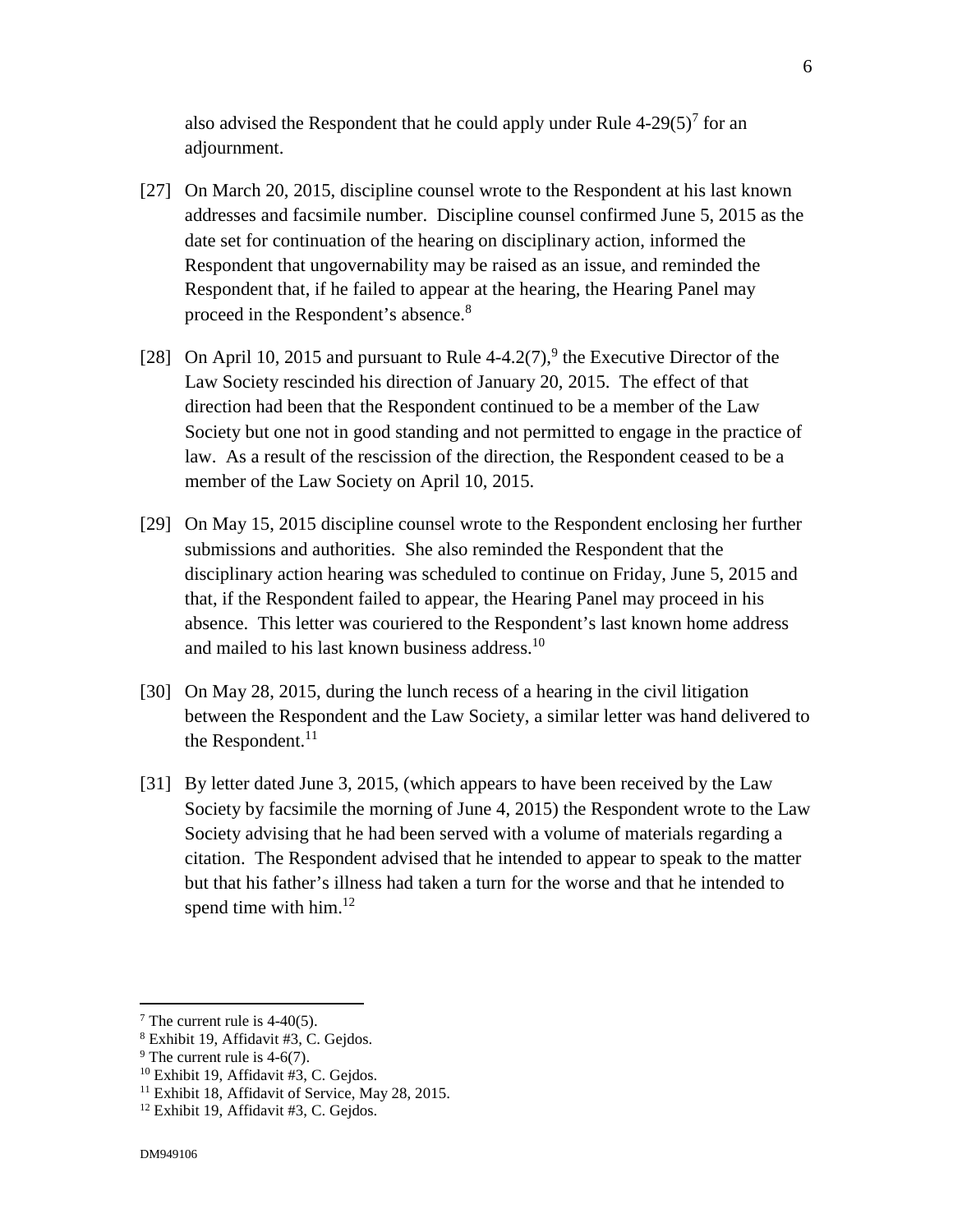- [32] Also by letter dated June 3, 2015 (and received by the Law Society the morning of June 4, 2015 by facsimile), the Respondent wrote to the Law Society requesting hearing dates in relation to conditions on practice imposed by a previous Panel.
- [33] On June 5, 2015 the Panel delayed the commencement of hearing by about 15 minutes in order to give the Respondent time to attend. The Respondent did not attend. As of June 5, 2015, the Respondent had not complied with the July 29, 2014 order of the Panel to produce documentation regarding his medical condition and admission to hospital on July 28, 2014.
- [34] The Panel decided to exercise its discretion under section 42(2) of the Act to proceed with the hearing in the Respondent's absence. The Respondent had notice of the hearing and had been advised of the process for an adjournment. Further, the Respondent had shown a pattern of non-attendance.

#### **The Respondent's personal circumstances**

- [35] The Respondent has not provided any corroborating evidence of his father's illness or the demands his father's illness places on his time.
- [36] Assuming (without deciding) that the Respondent's father is seriously ill and that the Respondent is responsible for his care, this Panel is not unaware of, or unsympathetic to, the stress and pressures life can bring, whether it is caring for an aging or ailing parent, spouse or child or some other difficult life event. In appropriate circumstances, reasonable accommodation can, and ought, to be made. As mentioned above, a party can apply for an adjournment of a disciplinary hearing. The Respondent made no such application.
- [37] In his correspondence, the Respondent seems to suggest that the Law Society hold all disciplinary matters in abeyance until a time acceptable to the Respondent. With respect, this approach suggests a misunderstanding of one of the fundamental roles of the Law Society.
- [38] One of the primary objects of the Law Society is to regulate the conduct of lawyers in the practice of law. The Law Society does so to uphold the public interest in the administration of justice. The Law Society does not regulate in the individual lawyer's interest. The primary purpose of disciplinary proceedings is set out in *Law Society of BC v. Hordal,* 2004 LSBC 36 and *Law Society of BC v. Hill*, 2011 LSBC 16. The panel in *Hill* stated at paragraph 3:

It is neither our function nor our purpose to punish anyone. The primary object of proceedings such as these is to discharge the Law Society's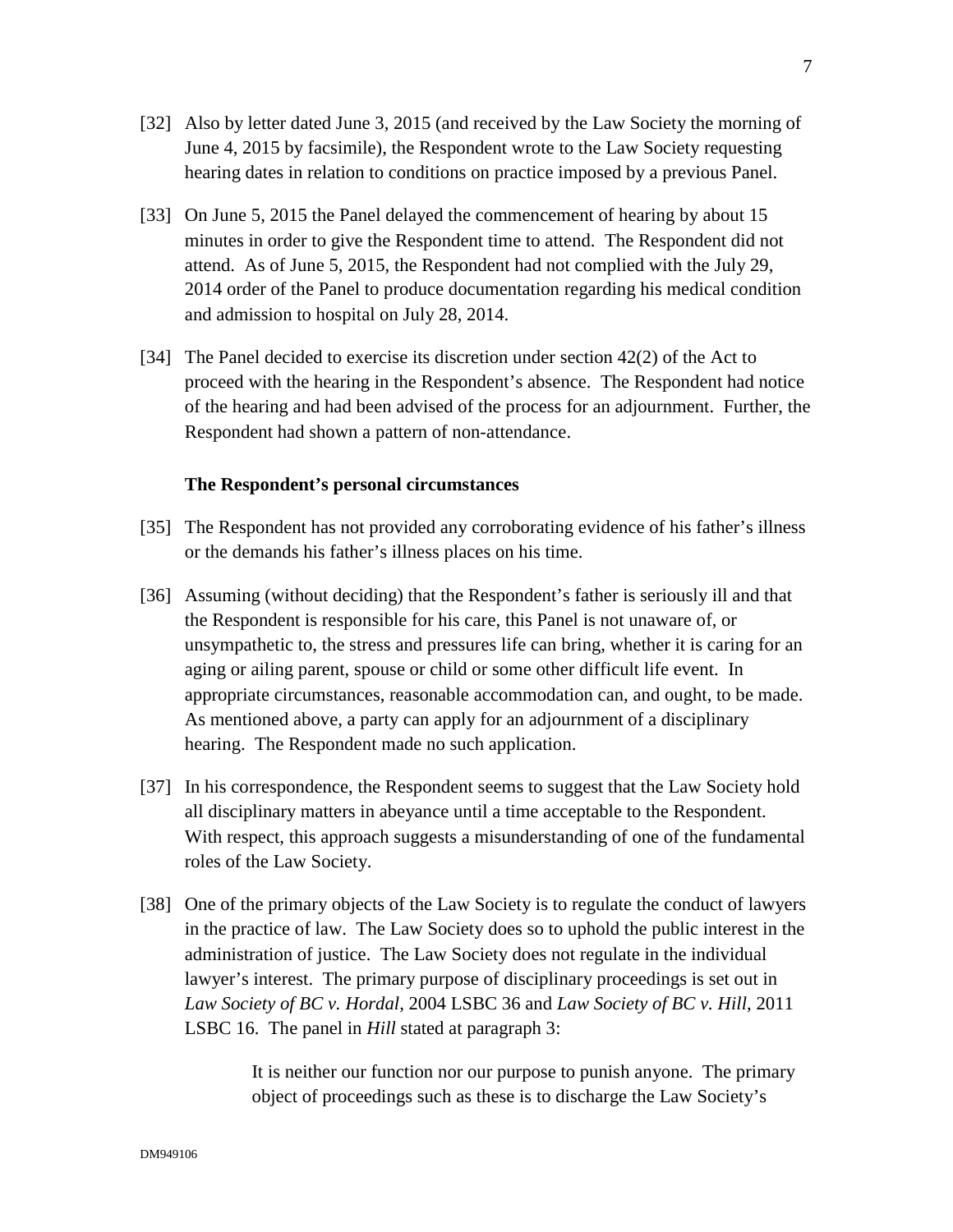statutory obligation, set out in section 3 of the *Legal Profession Act*, to uphold and protect the public interest in the administration of justice. Our task is to decide upon a sanction or sanctions that, in our opinion, is best calculated to protect the public, maintain high professional standards and preserve public confidence in the legal profession.

[39] It is for the reasons expressed in *Hill* that hearings on disciplinary matters need to proceed in a timely manner.

### **The Respondent is no longer a member of the Law Society**

- [40] A person admitted to the Law Society is legally sanctioned to practise law. However, with the admission to the Law Society, and again in the public interest, come certain obligations and responsibilities. Those responsibilities include the obligation to comply with the Law Society Rules and ethical *Code of Conduct*.
- [41] As mentioned earlier, on April 10, 2015 the Respondent ceased to be a member of the Law Society. Also, on June 29, 2015 a separate hearing panel ordered that the Respondent be disbarred on the basis of ungovernability. Pursuant to ss. 1 and 38 of the *Legal Profession Act,* this Hearing Panel retains the jurisdiction to discipline a former member of the Law Society for misconduct that occurred when the person was a member of the Law Society.
- [42] While a lawyer may shed his or her privilege to practise law by voluntarily (e.g. resigning, not paying annual practising and insurance fees), or involuntarily (e.g. disbarment) withdrawing from membership, the lawyer remains accountable for any breach of any obligation or responsibility imposed by the Law Society Rules or *Code of Conduct* when the lawyer was a member of the Law Society. In short, when a person accepts the benefit of membership in the Law Society (to practise law), they also accept the responsibilities (to practise law competently and ethically) imposed by the Law Society. Non-membership in the Law Society does not relieve a person from that person's obligation to comply with the Law Society Rules or ethical *Code of Conduct* during the time a person was a member.

#### **DISCIPLINARY ACTION**

#### **Issues**

[43] The issue to be determined is the appropriate sanction for the Respondent's failure to respond promptly to his client's former counsel regarding trust conditions imposed and the client file.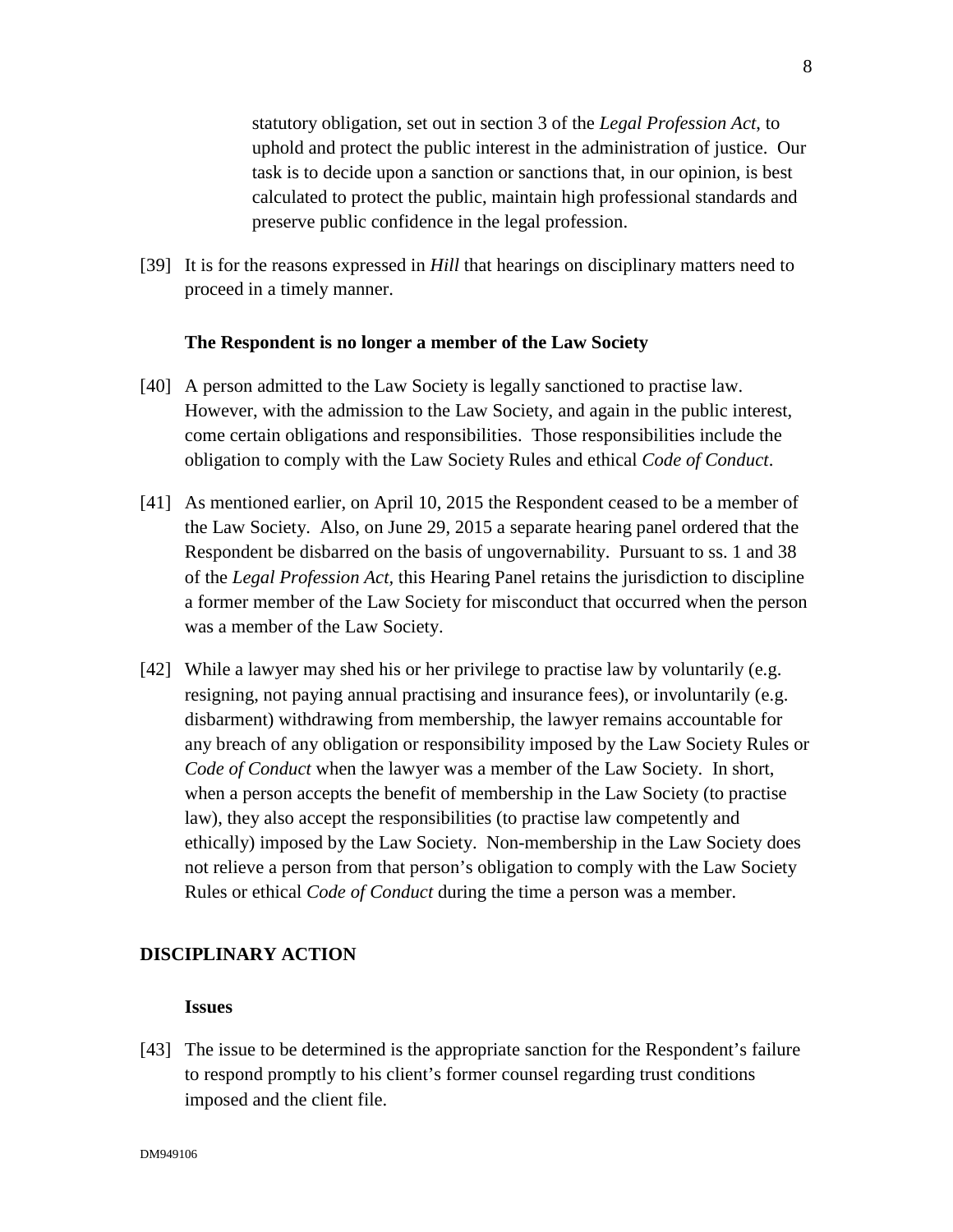- [44] The Law Society submits that the appropriate disciplinary action in respect of the misconduct is a fine of \$10,000. The Law Society did not seek a finding of ungovernability at this hearing.
- [45] The Law Society also seeks costs of \$15,912.50 calculated in accordance with the tariff in Schedule 4 to the Law Society Rules.

### **General Principles of Appropriate Discipline**

- [46] As mentioned earlier, the primary purpose of disciplinary proceedings is to fulfill the Law Society's mandate set out in section 3 of the *Legal Profession Act* to uphold and protect the public interest in the administration of justice by ensuring the independence, integrity, honour and competence of lawyers.
- [47] In *Law Society of BC v. Ogilvie*, 1999 LSBC 17, the panel set out some appropriate factors to consider in determining the appropriate disciplinary action. In *Law Society of BC v. Lessing*, 2013 LSBC 29, the panel indicated that not all of the factors set out in *Ogilvie* would be considered in all cases.
- [48] The *Ogilvie* factors are:
	- (a) the nature and gravity of the conduct proven;
	- (b) the age and experience of the respondent;
	- (c) the previous character of the respondent, including details or prior discipline;
	- (d) the impact upon the victim;
	- (e) the advantage gained, or to be gained, by the respondent;
	- (f) the number of times the offending conduct occurred;
	- (g) whether the respondent has acknowledged the misconduct and taken steps to disclose and redress the wrong and the presence or absence of other mitigating circumstances;
	- (h) the possibility of remediating or rehabilitating the respondent;
	- (i) the impact on the respondent of criminal or other sanctions or penalties;
	- (j) the impact of the proposed penalty on the respondent;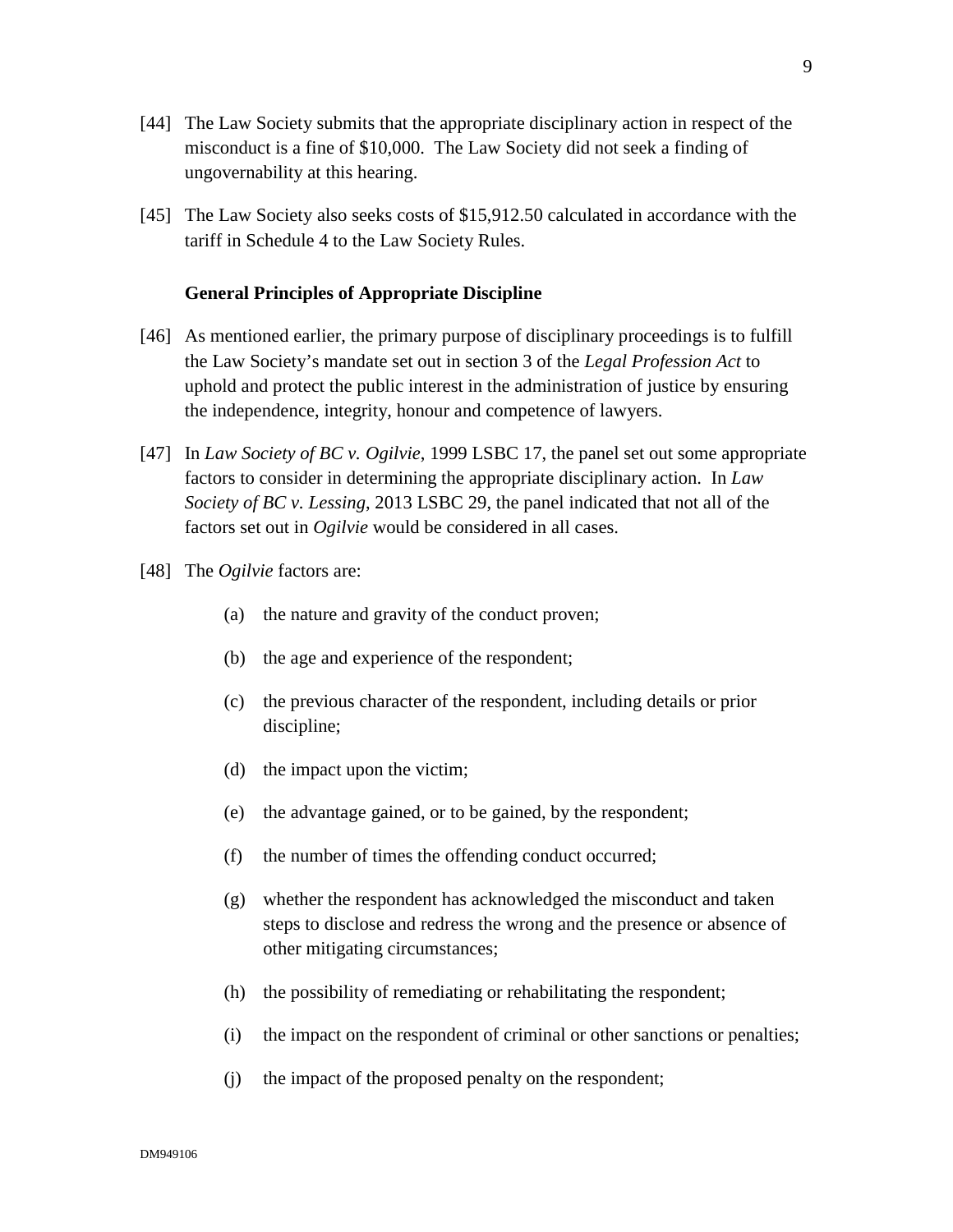- (k) the need for specific and general deterrence;
- (l) the need to ensure the public's confidence in the integrity of the profession; and
- (m) the range of penalties imposed in similar cases.
- [49] We find that the *Ogilvie* factors most relevant to this matter are: (a) the nature and gravity of the conduct; (c) the Respondent's disciplinary record; (k) the need for specific and general deterrence; (l) the need to ensure the public's confidence in the integrity of the profession; and (m) the range of penalties imposed for similar misconduct.
- [50] This Panel considers the Respondent's misconduct in this matter serious. As this Panel stated in the F & D Decision, at paragraphs 50 to 52 and 57:
	- [50] This matter dealt with the transfer of a client's file and a letter of undertaking from one lawyer to another. These are significant matters and must be dealt with in a timely fashion.
	- [51] Clients provide lawyers with important and valuable documents. These must be treated with utmost respect and importance. When a client file is transferred, it is important that this is done in a timely fashion to ensure that no documents are lost or misplaced in that process.
	- [52] Undertakings and trust conditions from one lawyer to another are one of the hallmarks of the legal profession. Letters that include an undertaking must be given priority and responded to in a timely fashion.
	- [57] As indicated above, given the serious nature of the subject matter: client files, undertakings and trust conditions, this matter should have been treated seriously and diligently, which the Respondent did not do.
- [51] Given the importance of preserving client files and honouring undertakings and trust conditions, there is a need for both specific and general deterrence of conduct that does not treat these matters seriously. Ensuring lawyers keep their promises and preserve client documents entrusted to them is necessary to preserve the public's confidence in the integrity of the profession.

...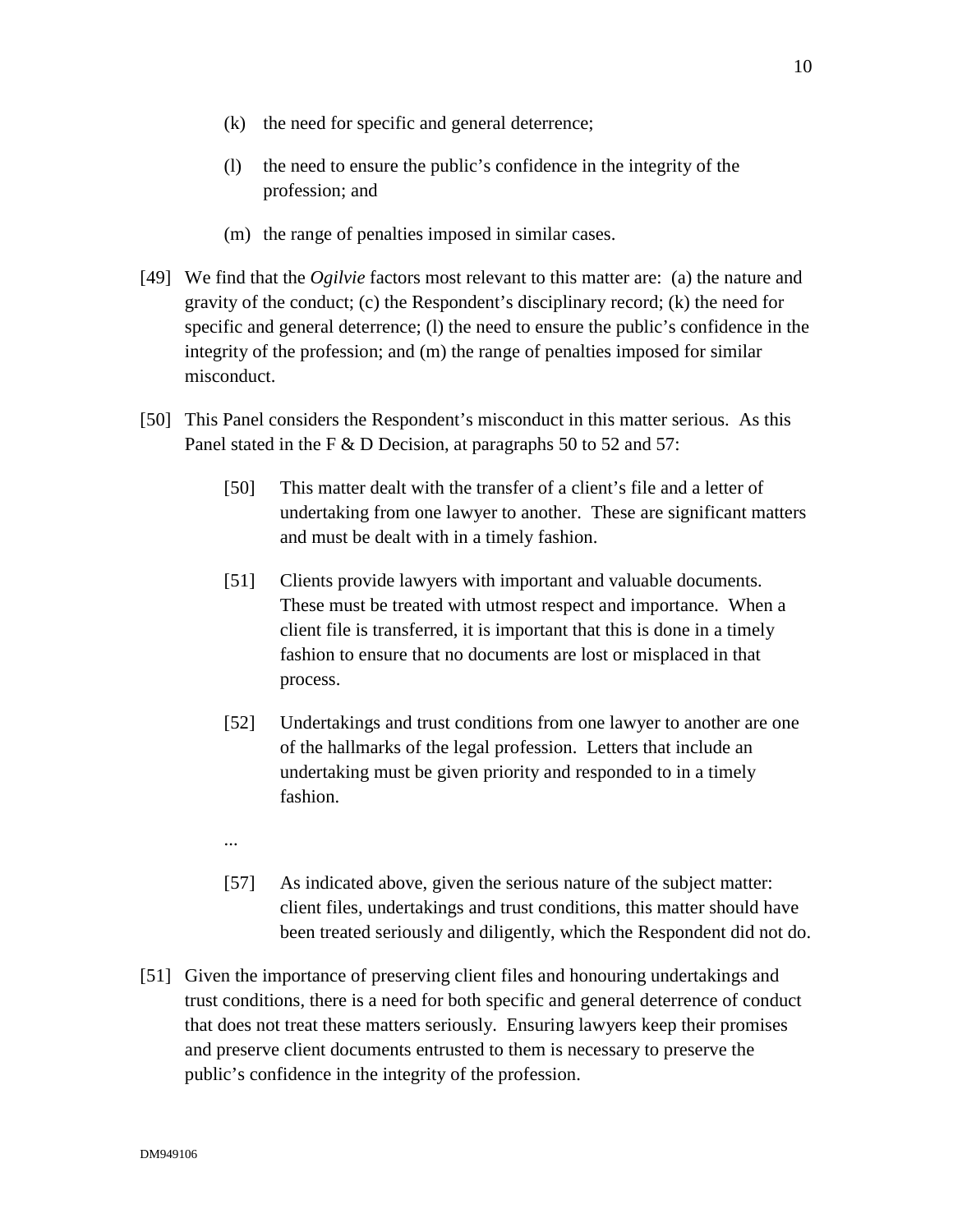- [52] With respect to the Respondent's professional conduct record ("PCR"), as of March 6, 2015 the Respondent's PCR consisted of one prior conduct review, a referral to the Practice Standards Department, two administrative suspensions, conditions or limitations imposed on his practice pursuant to Rule  $3-7.1^{13}$ , and one other citation. Details of the Respondent's PCR, as it stood on March 6, 2015, are summarized in a recent hearing panel decision regarding the Respondent, *Law Society of BC v. McLean*, 2015 LSBC 30 at paragraph 26(a) through (g):
	- [26] Details of the Respondent's PCR, not including the professional misconduct detailed in this Panel's decision on Facts and Determination are as follows:
		- (a) February 21, 2013 Conduct Review

The Conduct Review Subcommittee ("Subcommittee") examined three separate but, as the Subcommittee stated, "thematically related complaints," all regarding the Respondent's failure to comply with rules of the *Professional Conduct Handbook*. The Respondent attended the Conduct Review with counsel.

The first complaint concerned: (a) the Respondent contacting the complainant (opposing party) directly after the complainant had retained counsel, (b) the Respondent's rude communication with opposing counsel, and (c) the Respondent filing an affidavit that contained inflammatory and insulting remarks about the complainant.

The second complaint concerned sharp practice on the part of the Respondent in a landlord and tenant dispute. He sought a penalty of double the damage deposit on behalf of a tenant for the landlord's alleged failure to pay the damage deposit by a statutory deadline, in circumstances where the Subcommittee found that the Respondent knew that the facts did not support a penalty claim.

The third complaint concerned the Respondent's failure to respond to his former law firm and to attend to law firm matters appropriately prior to and after leaving the firm.

 $\overline{a}$ 

<sup>&</sup>lt;sup>13</sup> The current rule is 3-10.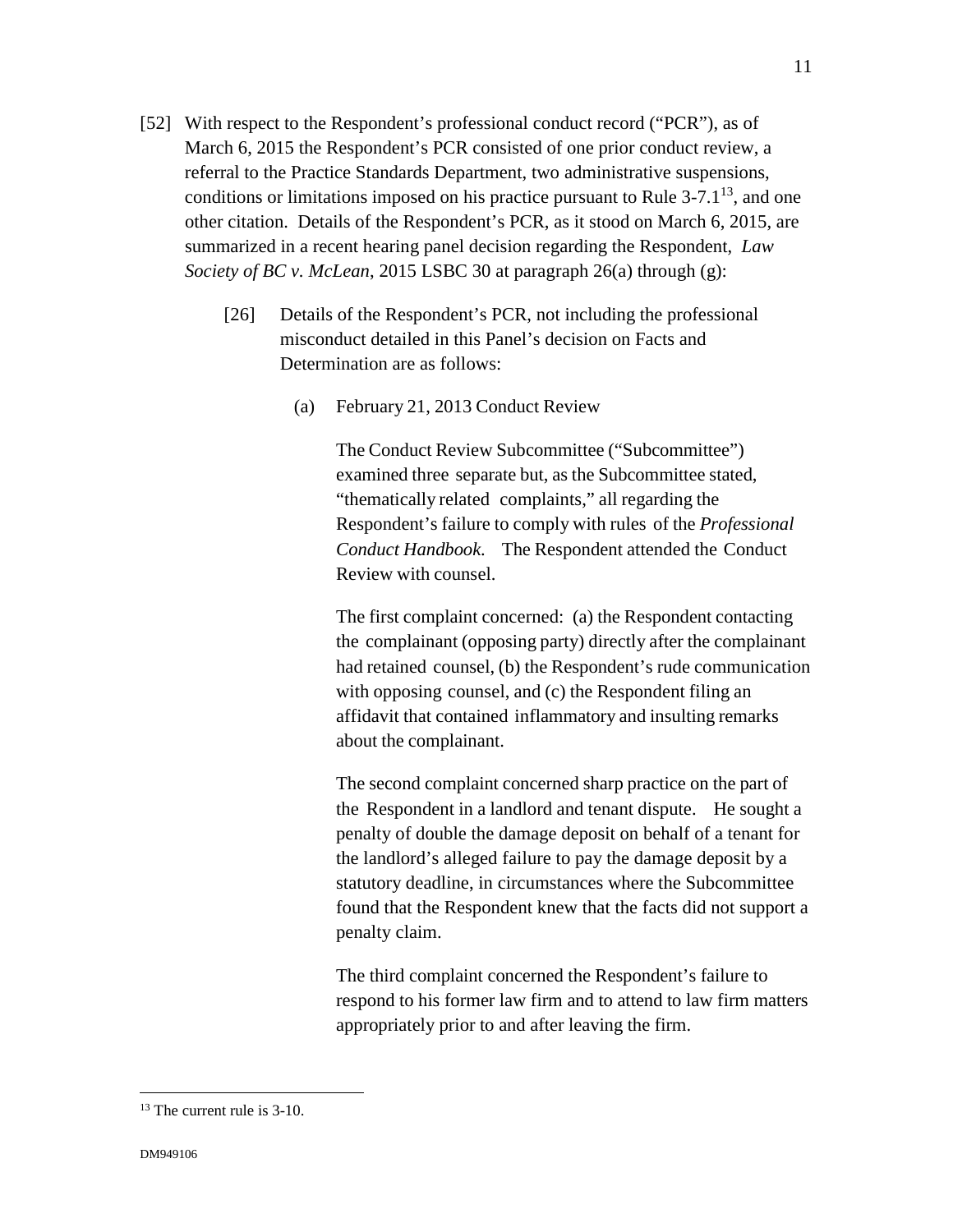The Subcommittee, in its Report, pointed out to the Respondent that three referrals to the Discipline Committee "was egregious for even the longest serving member of the Law Society, let alone one who has only been practising for two years." The Subcommittee Report further found:

- 24. There are strong threads of arrogance, hubris and selfinvolvement in this young lawyer's early career. The Subcommittee is hopeful, but not overly confident, that this can be overcome through a process of compassionate mentorship by his peers, a natural maturing process and through an effort toward greater self-awareness on the part of the Member.
- ...
- 27. Although progress was made during the meeting, the Subcommittee is not entirely confident that the Member has "a good road ahead" of him. The Subcommittee explained, in great detail with much emphasis, the policy of Progressive Discipline. The Subcommittee feels that that message was heard by the Member and by his counsel.
- (b) Referral to the Practice Standards Committee

On December 6, 2012 the Law Society's Practice Standards Committee ordered a review of the Respondent's practice pursuant to Rule 3-12(3)(d), which provides in part that the Committee may make such an order upon finding that there are reasonable grounds to believe that a lawyer is practising law in an incompetent manner.

On May 9, 2013 the Committee agreed to accept, with a minor amendment, the 30 recommendations contained in the 2013 Report reviewing the Respondent's practice. The 2013 Report included the following recommendations:

i) that the Respondent address deficiencies in his office procedures and systems;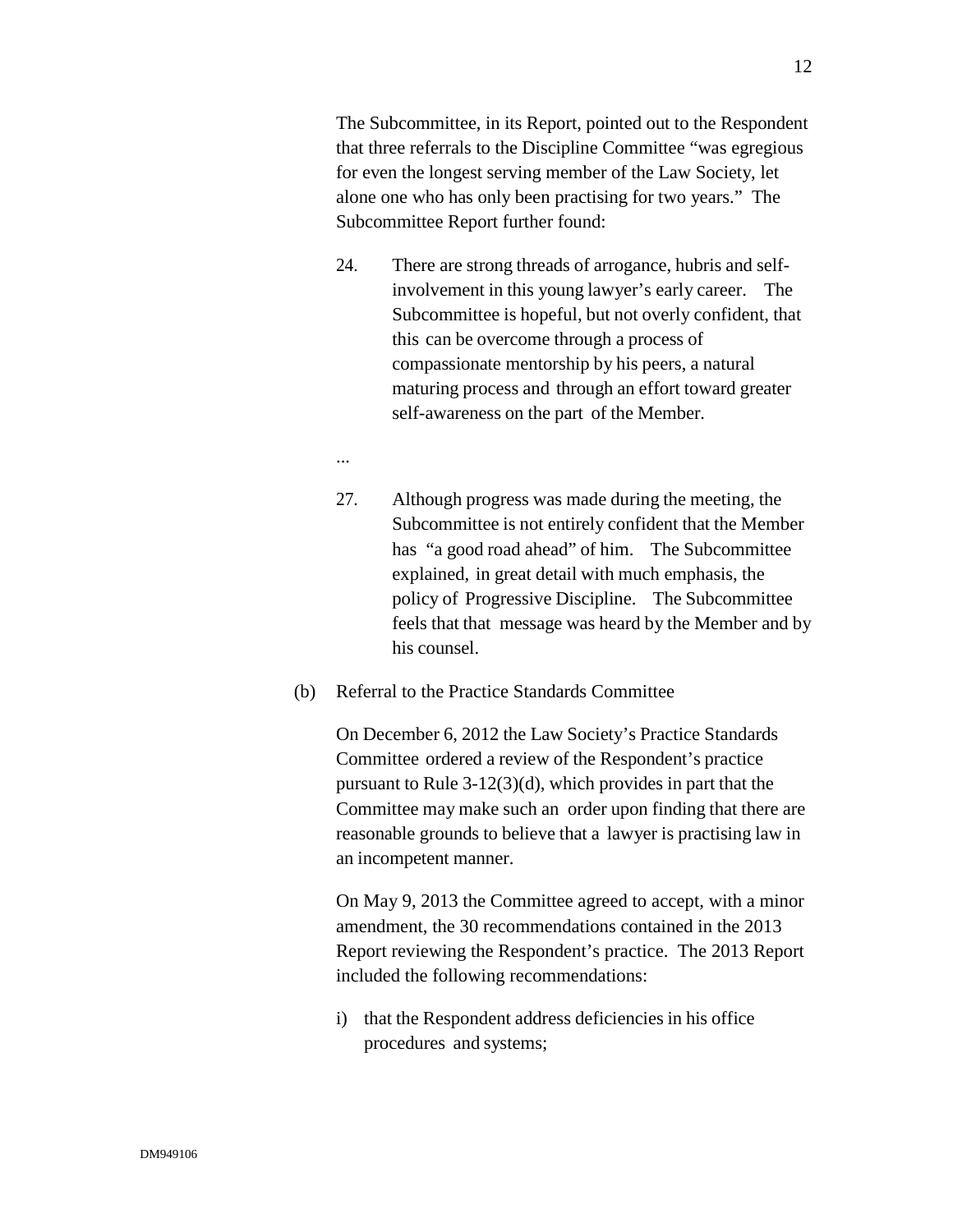- ii) that the Respondent take two online courses on the Law Society's Learning Centre website and complete a total of at least 24 hours of CPD credits for each of 2013 and 2014, all to address shortcomings in the Respondent's knowledge base;
- iii) an undertaking by the Respondent to restrict his practice to civil litigation, motor vehicle and corporate matters, because the Respondent's knowledge of the law did not appear to be very broad; and
- iv) that the Respondent enter into a practice supervision agreement with a lawyer approved by the Practice Standards Department that would specifically require the Respondent's pleadings and court application documents to be reviewed and approved by the Practice Supervisor prior to filing.

The Respondent entered into a Practice Supervision Agreement dated February 3, 2014 ("PSA") with RK as his Practice Supervisor.

On April 10, 2014 most of the Committee's recommendations were converted into an Order of the Practice Standards Committee.

(c) Citation issued November 19, 2013

On January 12, 2015, a hearing panel found the Respondent's conduct in failing to respond to several letters and telephone calls in 2012 from his former clients' counsel, regarding imposed trust conditions and the client file, constituted professional misconduct. The hearing panel has not yet rendered its decision on disciplinary action.

(d) Administrative suspension of membership

The Respondent was suspended from membership in the Law Society on November 20, 2013 for failing to provide information requested in connection with a Law Society compliance audit. The Respondent provided the requested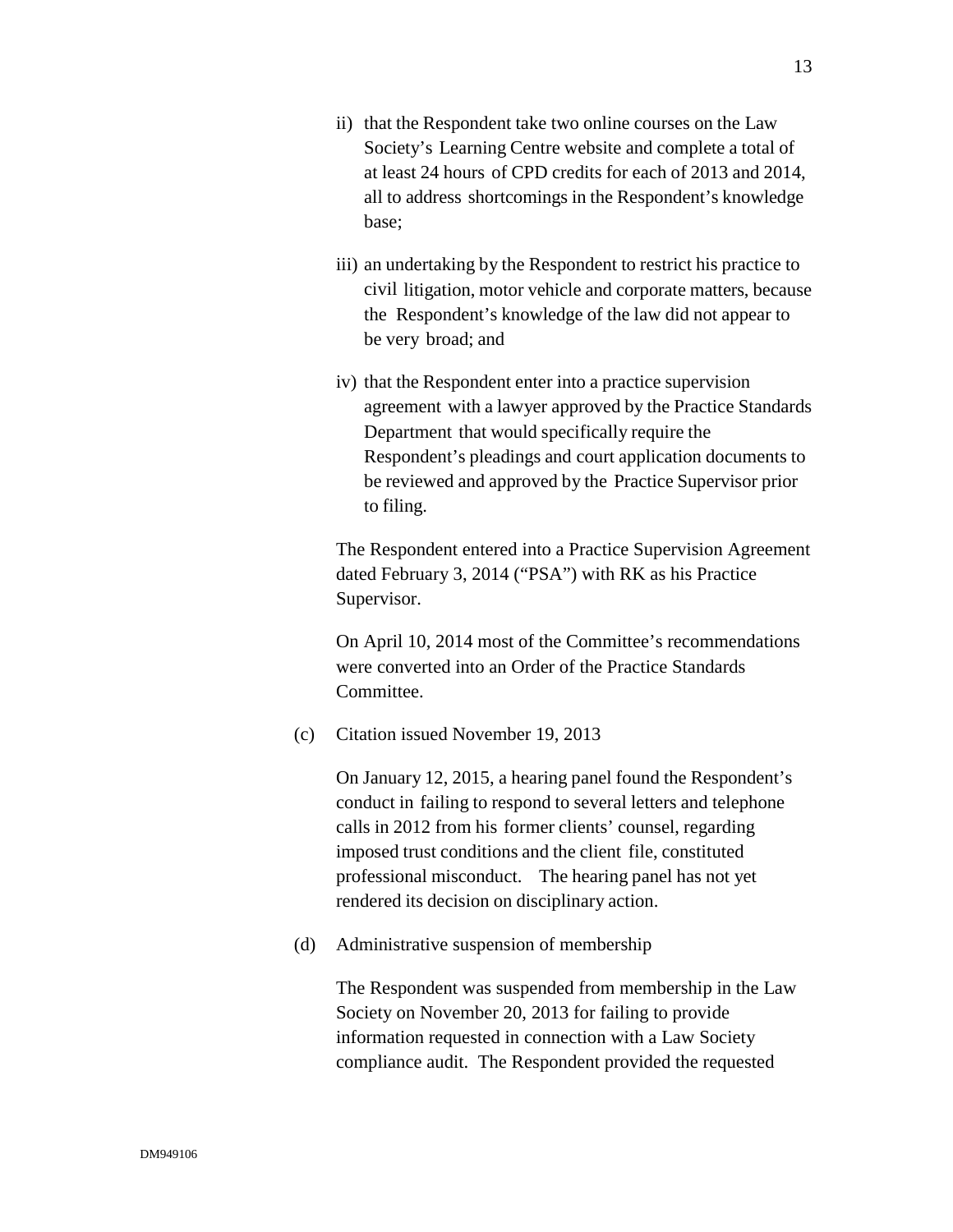information in January 2014 and his right to practise was reinstated effective January 29, 2014.

(e) Law Society order imposing conditions and limitations on Respondent's practice

On January 29, 2014, an order of three Benchers imposed conditions and limitations on the Respondent's practice ("PSA Order") including, among other things, the requirement that he enter into the PSA, that he only operate his trust accounts with a second signatory approved by the Law Society and that he cooperate with all Law Society investigations. The PSA Order was amended on August 25, 2014 to include, among other things, orders that the Respondent not take on any new clients after August 25, 2014, nor any new matters without the permission of the Executive Director, and that he only operate his trust account(s) with a second signatory until August 31, 2014 and thereafter not operate a trust account at all.

(f) Citations issued July 18, 2014

On July 18, 2014, two citations were issued against the Respondent. The first citation alleged that the Respondent failed to respond properly to letters from the Law Society concerning its investigation of a complaint arising from his representation of a client. The second citation alleged that the Respondent failed to comply with an Order made by the Chair of the Discipline Committee on May 27, 2014 requiring the Respondent to provide the Law Society with login and password information and access to email transmissions and to his laptop, desktop computers and mobile devices for imaging.

The two citations were heard together on December 4, 2014 in a summary hearing. The Respondent, although duly served, did not appear. The hearing panel found the Respondent to have committed professional misconduct in respect of each citation and fined the Respondent \$2,500 in respect of the first citation and \$4,000 in respect of the second citation.

(g) Administrative suspension of membership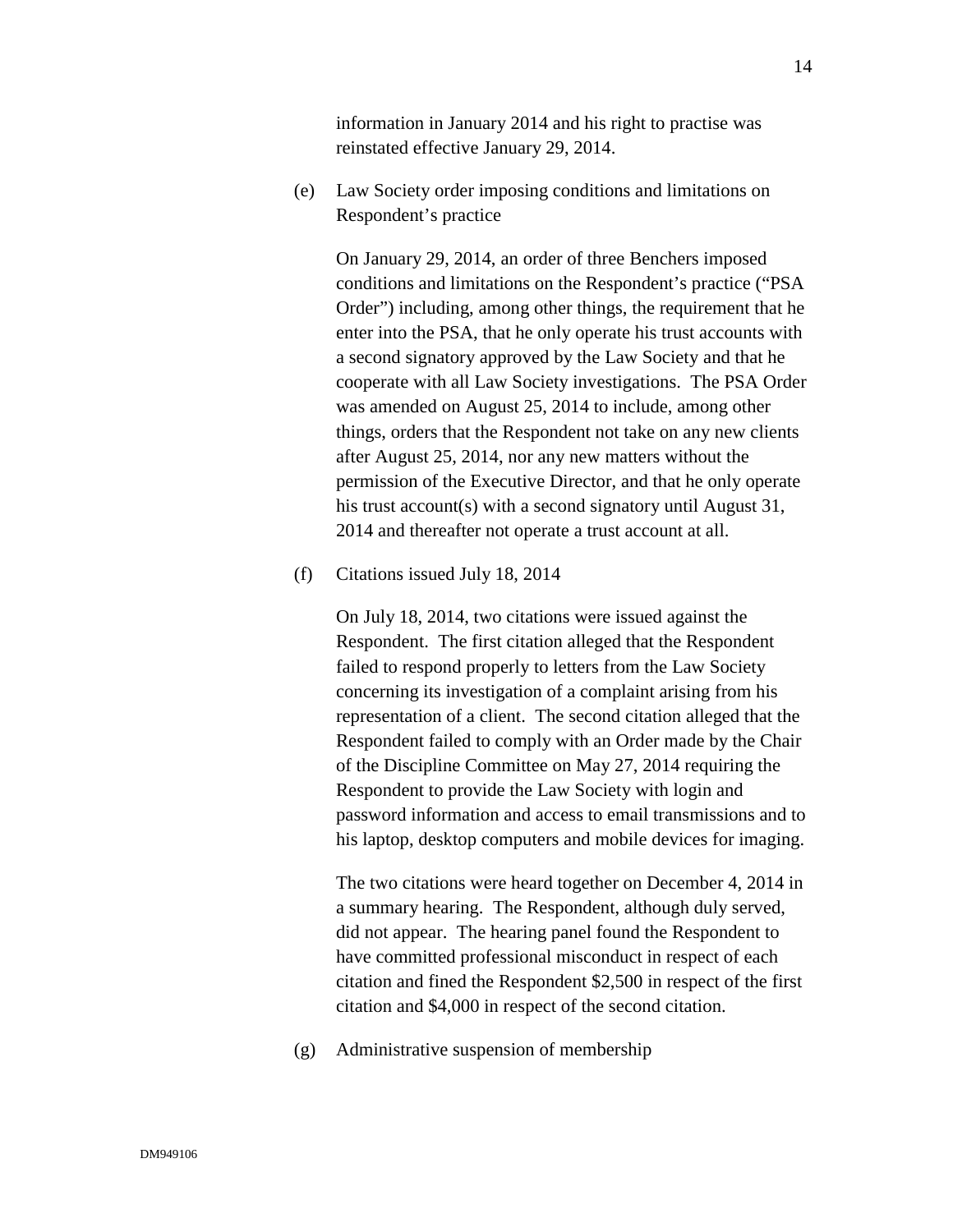The Respondent's membership in the Law Society was suspended on September 18, 2014 for failing to submit his completed trust report to the Law Society. …

- [53] The underlying misconduct giving rise to the citation in this matter is the Respondent's failure to respond to another lawyer. At the date of the March 6, 2015 hearing, the issue of failing to respond to communications had: (i) been discussed with the Respondent during a conduct review in connection with a different fact situation; and (ii) been considered by a hearing panel in connection with another fact situation. That hearing panel determined that that a fine of \$2,500 was appropriate for the Respondent's failure to respond completely and substantively to requests made by the Law Society and that a fine of \$4,000 was appropriate for the Respondent's failure to comply with an Order of the Chair of the Discipline Committee (*Law Society of BC v. McLean,* 2015 LSBC 6).
- [54] As stated in *Law Society of BC v. Batchelor*, 2013 LSBC 09 at paragraph 49:

The principle of progressive discipline stipulates that a lawyer who has had prior discipline, whether for the same or different conduct and whether that conduct has been joined in one proceeding or dealt with by way of successive proceedings, will be subject to a more significant disciplinary sanction than someone who has had no prior discipline.

[55] We believe it is appropriate to apply the principle of progressive discipline in this matter. Also, as stated in *Batchelor*, at paragraph 50:

> The principle [of progressive discipline] is in accordance with the Law Society's obligation to protect the public and the reputation of the legal profession. It sends a clear message to the public and the legal profession that the Law Society will not tolerate lawyers who repeatedly ignore their professional responsibilities.

- [56] Consequently, while the conduct underlying this matter arose before the conduct review of February 2103 and before the facts giving rise to the citation underlying the decision in 2015 LSBC 6, we find that it is appropriate in the present matter to consider the Respondent's existing disciplinary record. To do otherwise would be to treat this as the Respondent's first infraction of professional ethics, which it is not.
- [57] We have reviewed previous decisions of the Law Society involving lawyers and their failure to respond to communications from another professional. The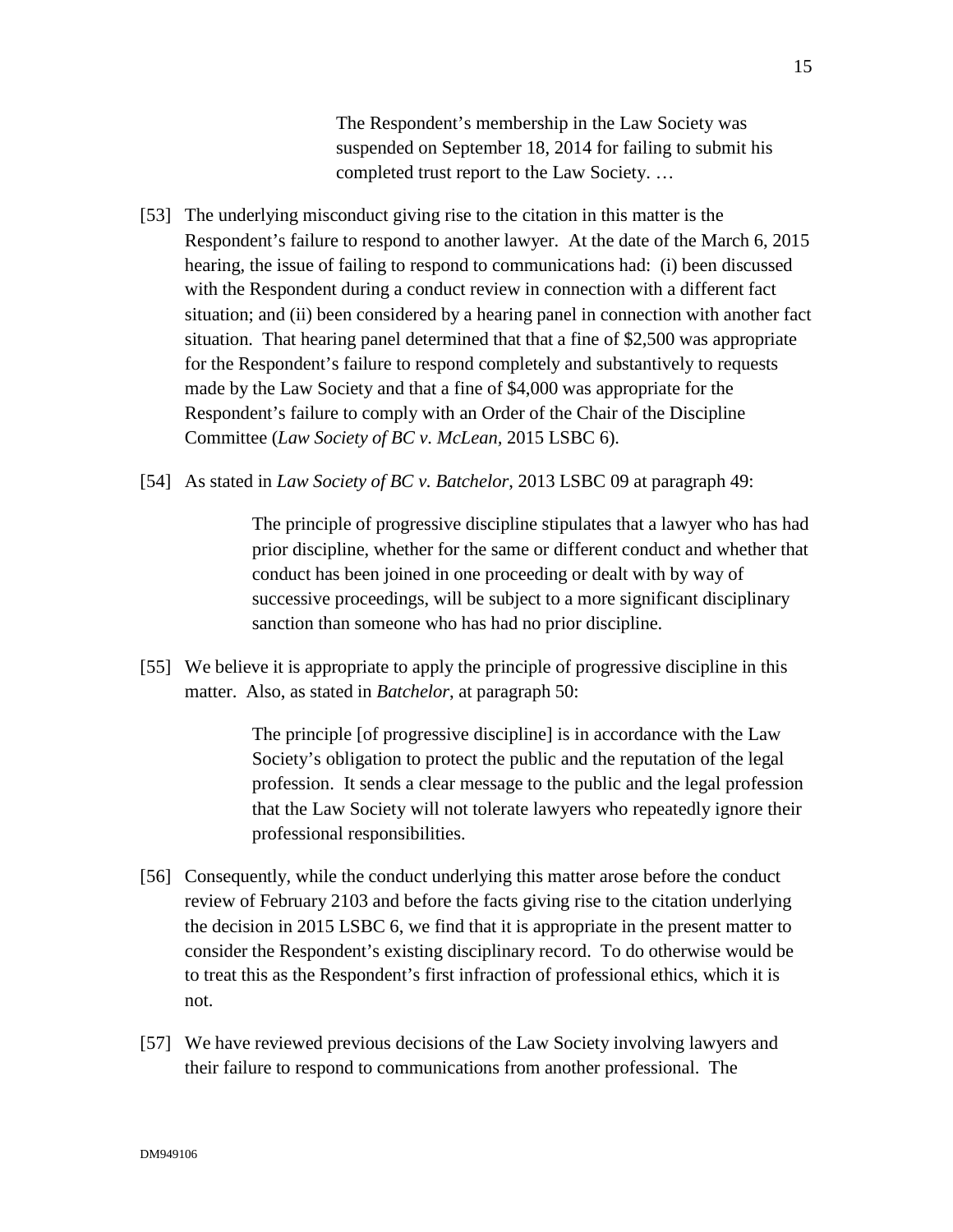disciplinary sanctions in those decisions range from a fine of \$1,500 to one of \$15,000 or a suspension ranging from one month to 45 days.<sup>14</sup>

- [58] In *Law Society of BC v. Niemela*, 2013 LSBC 15, the lawyer had failed to respond to correspondence from opposing counsel for approximately one year. He had previously been cited for failing to respond to another lawyer (2008) and for failing to respond to the Law Society (2011). The lawyer was fined \$15,000 and ordered to enter into a practice supervision agreement.
- [59] In *Law Society of BC v. Clendening*, 2007 LSBC 10, the lawyer breached an undertaking and had failed to respond to communications from another lawyer regarding the undertaking. He had a prior conduct review for a breach of undertaking. The lawyer was fined \$7,500.
- [60] In *Law Society of BC v. Braker*, 2007 LSBC 15, the lawyer failed to respond to communications from another lawyer concerning the status of a client's file and subsequently failed to transfer that file. The lawyer failed to respond substantively to requests from the Law Society. At the date of the hearing of that matter, the file still had not been transferred to the client's new counsel. The lawyer had a previous citation and a conduct review, both for failing to respond to another lawyer. The lawyer was suspended for one month.
- [61] We determine that a fine of \$10,000 is appropriate in the circumstances.

#### **COSTS**

[62] Pursuant to Rule 5-9,<sup>15</sup> the Law Society sought costs in the amount of \$17,622.50, inclusive of disbursements. At the end of the hearing on June 5, 2015, this amount was reduced to \$15,912.50. The costs claimed include four and a half hearing days, one full hearing day, the preparation of numerous affidavits largely in relation to service issues, and court reporter fees. The Panel finds the costs claimed to be reasonable. The Panel orders that the Respondent pay costs of \$15,912.50 by December 31, 2015.

<sup>14</sup> *Law Society of BC v. Niemela*, 2008 LSBC 35; *Law Society of BC v. Smith*, 2005 LSBC 27; *Law Society of BC v. Clendening*, 2007 LSBC 10; *Law Society of BC v. Niemela*, 2013 LSBC 15; *Law Society of BC v. Braker*, 2007 LSBC 42; *Law Society of BC v. Williamson,* 2005 LSBC 19.

<sup>&</sup>lt;sup>15</sup> The current rule is 5-11.